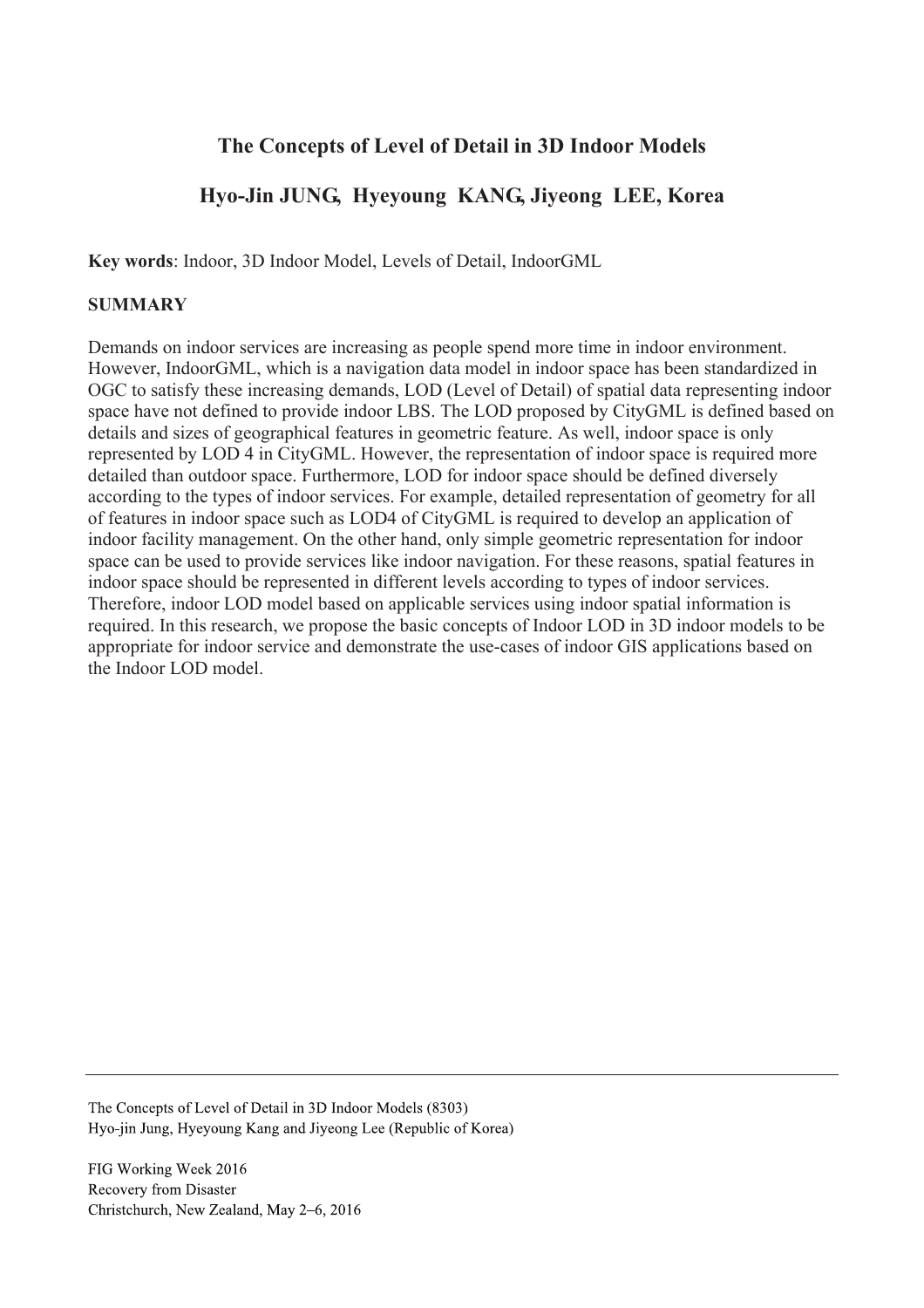## **The Concepts of Level of Detail in 3D Indoor Models**

# **Hyo-Jin JUNG, Hyeyoung KANG, Jiyeong LEE, Korea**

#### **1. INTRODUCTION**

GIS applications in indoor space have been more popular, as much as human activities have expanded increasingly from outdoor space to indoor space. In this reasons, various services and systems based on indoor GIS applications also have gained greater attentions in many fields. For providing multiple services in indoor space, indoor data have generated in many ways: footprint, omni-directional image, etc. Using these kinds of data formats, indoor navigation, virtual simulation, or facility management can be serviced. We argue that it is required to define representation of indoor data based on ways of data generation. In case of providing simple services like showing indoor route, however, perfect virtual description for indoor space is not suitable in terms of data volume and cost. Therefore, the usage of different levels-of-abstraction is of great importance (Köninger, 1998). Features are described by this abstraction that is called levels-of-detail (LOD).

In outdoor space, LOD model can easily apply to representation of features. Since features of outdoor space are commonly classified by geographical scale, many researches for LOD models focus on this classification. Indoor Space, on the other hand, should be considered differently. It is hard to set up the criteria for indoor space like LOD model of outdoor space applying geographical scale. Additionally, differences for constructing data exist between outdoor space and indoor space. As a result, a concept of LOD model suitable for indoor space is required.

CityGML proposed LOD model, yet LOD for indoor space is only defined at LOD 4. This LOD is too detailed to provide simple applications. Indoor space can be represented geometrically simple in case of indoor routing, on the other hand, detailed information of indoor space is required for virtual simulation or facility management (figure 1). To take this into account, this study suggest LOD model for indoor space based on indoor application services.

The Concepts of Level of Detail in 3D Indoor Models (8303). Hyo-jin Jung, Hyeyoung Kang and Jiyeong Lee (Republic of Korea)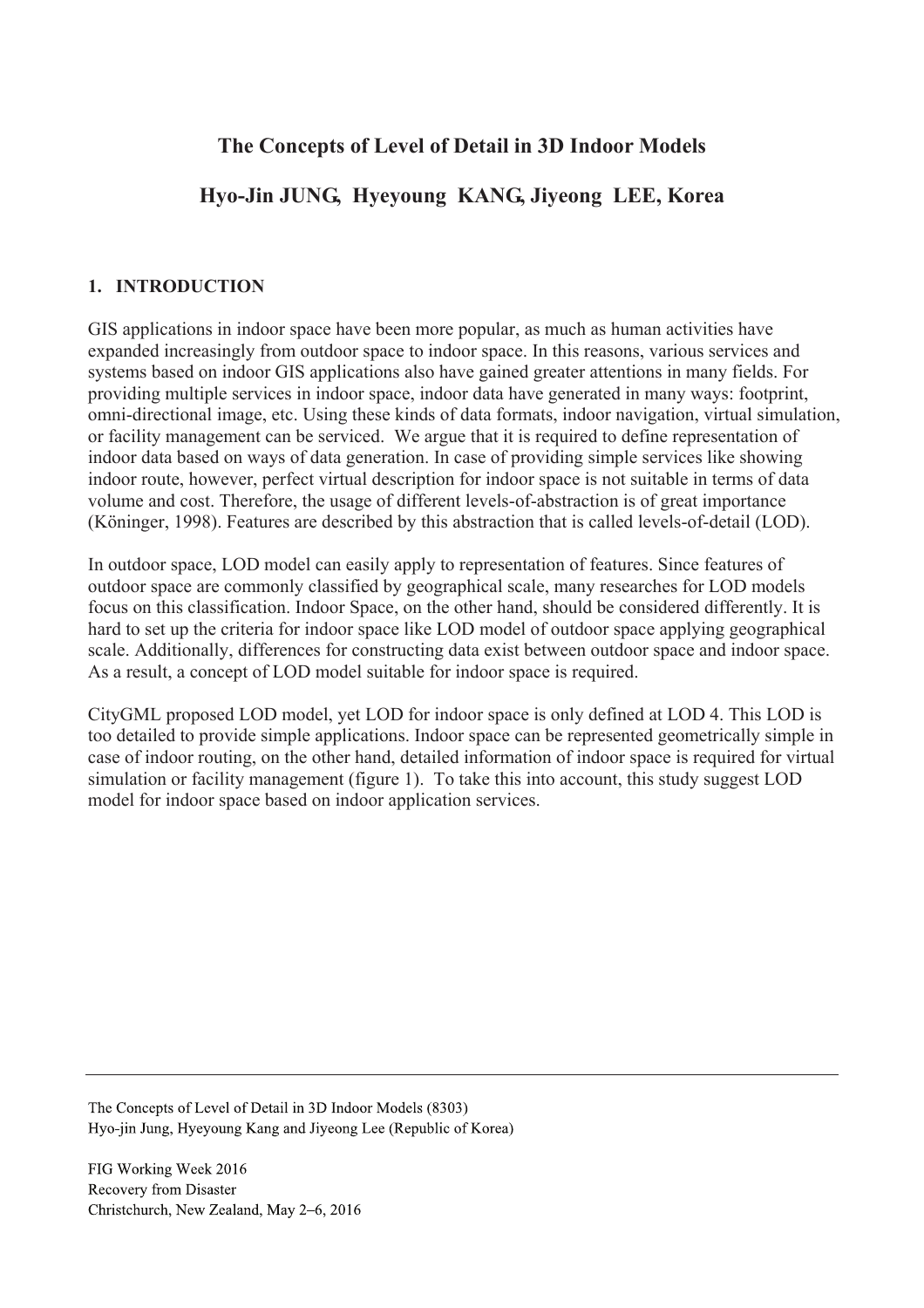

**Figure 1.** Indoor Space Representation(BuildingSmart,2015)

### **2. RELATED WORK**

For visualizing spatial data, researches for LOD model have been carried out. Researches can be divided to 2 parts: City model, and Indoor model. LOD of city model have been discussed by CityGML which is one of the representative city models. We examine CityGML and other LOD for city model representing and analyzing city features. Indoor LOD model also examines through this section, which visualizes indoor feature and provides indoor applications

### **2.1 Level of Detail in 3D city models**

Purpose of LOD in 3D city models is to visualize city structure in terms of city plan process and make applications for city. As city space composed of several small, medium, and large structures, city features can be differentiated by specific map scale (Köninger ,1998). For example, city object building can be described detailed in large-scale, on the other hand, building is presented simple in small-scale. Köninger (1998) proposed 3 LOD based on map scale. First LOD presents building as a box object and second LOD includes position of building with more detailed building object. In most detailed LOD, building is described more detailed than other LOD using phototexture.

CityGML(OGC, 2012) is open data model published by OGC(Open Geospatial Consortium). It provides 5 consecutive level-of-details based on geographical scale for representation and application of city feature (figure 2). In CityGML, feature representation is provided for analyzing and visualization feature in each geographical scale. LOD 0 is 2.5D digital terrain model and presents building as a feature parts like floor or roof. LOD 1 consists of block model and LOD2 shows textured and differentiated roof structures. LOD 3 describes more detailed architecture like opening, window, etc. LOD 4 represents interior of building.

LOD model for representing city space is defined based on geographically scale, yet most study focus only on outdoor space except CityGML. However, only one level (LOD 4) is for indoor space but it is too detailed to implement some applications in CityGML. This problem may cause data generation and maintenance issues. Furthermore, data volume of LOD 4 is huge to use web

The Concepts of Level of Detail in 3D Indoor Models (8303). Hyo-jin Jung, Hyeyoung Kang and Jiyeong Lee (Republic of Korea)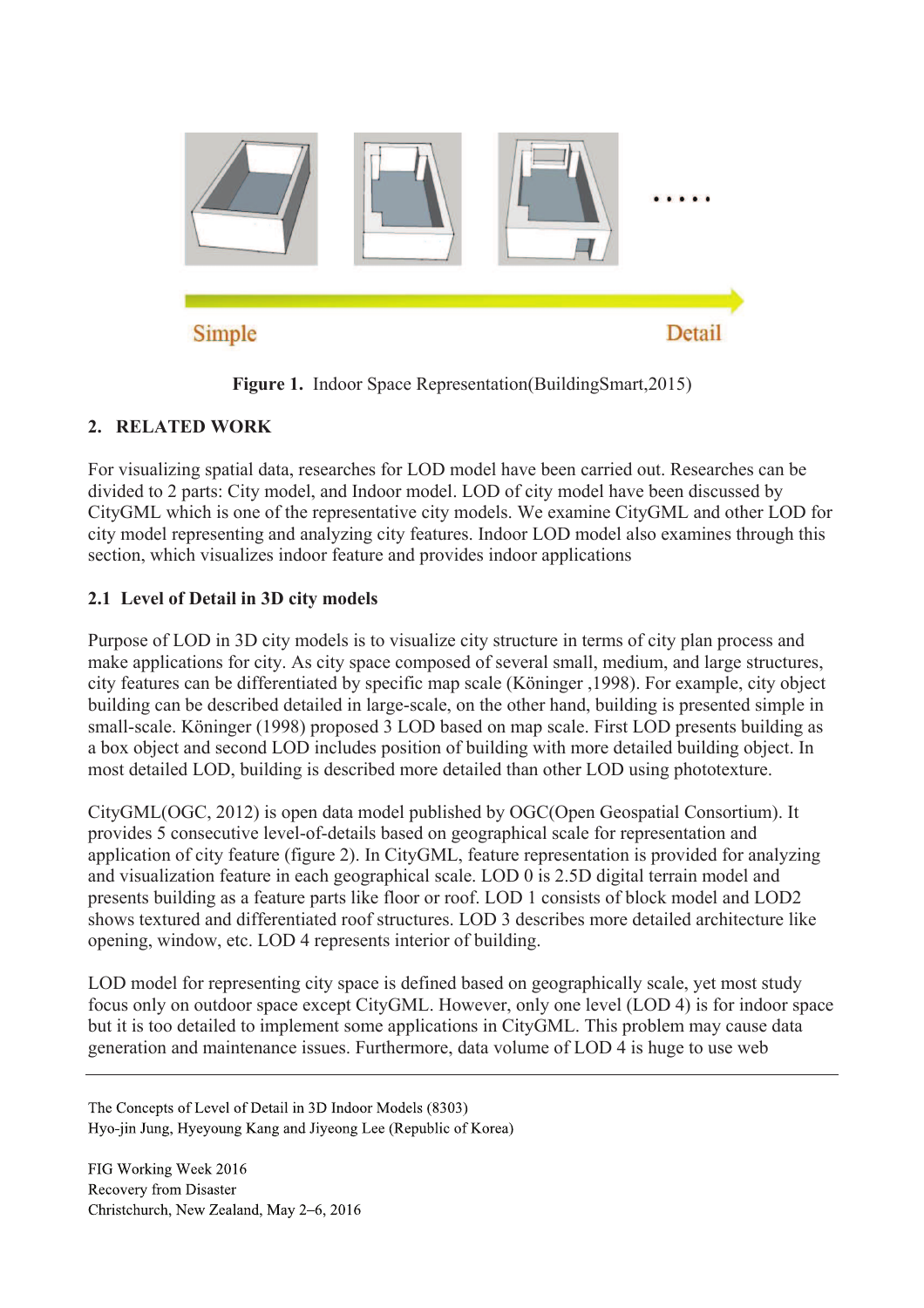application. Therefore, we argue that LOD model for indoor space is required based on indoor applications.



**Figure 2.** LOD of CityGML(OGC,2012)

### **2.2 Level of Detail in 3D indoor models**

Researches for indoor LOD model discussed the classification of indoor features based on indoor application services. Kemec(2012) discussed indoor LOD model corresponding with LOD definition of CityGML. Additionally, this model concentrates on service for disaster situation and its purpose is to prepare disaster and implement virtual simulation.

Hagedorn (2012) suggests indoor LOD model for route visualization in indoor space (Figure 3). This LOD model is divided to thematic, geometry, and routing model and illustrates way to inform and visualize route for indoor service. Features to represent building like floor, wall can be described by thematic model. Geometry model specify indoor feature geometrically and connected space is defined by routing model providing routing network.



**Figure 3.** LOD of Indoor Model Instances [Benjamin]

Indoor LOD model proposed by Kang(2014) applies these geometry model and thematic model. Indoor space data can be distinguished by way to generate data: image data, and geometry data.

The Concepts of Level of Detail in 3D Indoor Models (8303). Hyo-jin Jung, Hyeyoung Kang and Jiyeong Lee (Republic of Korea)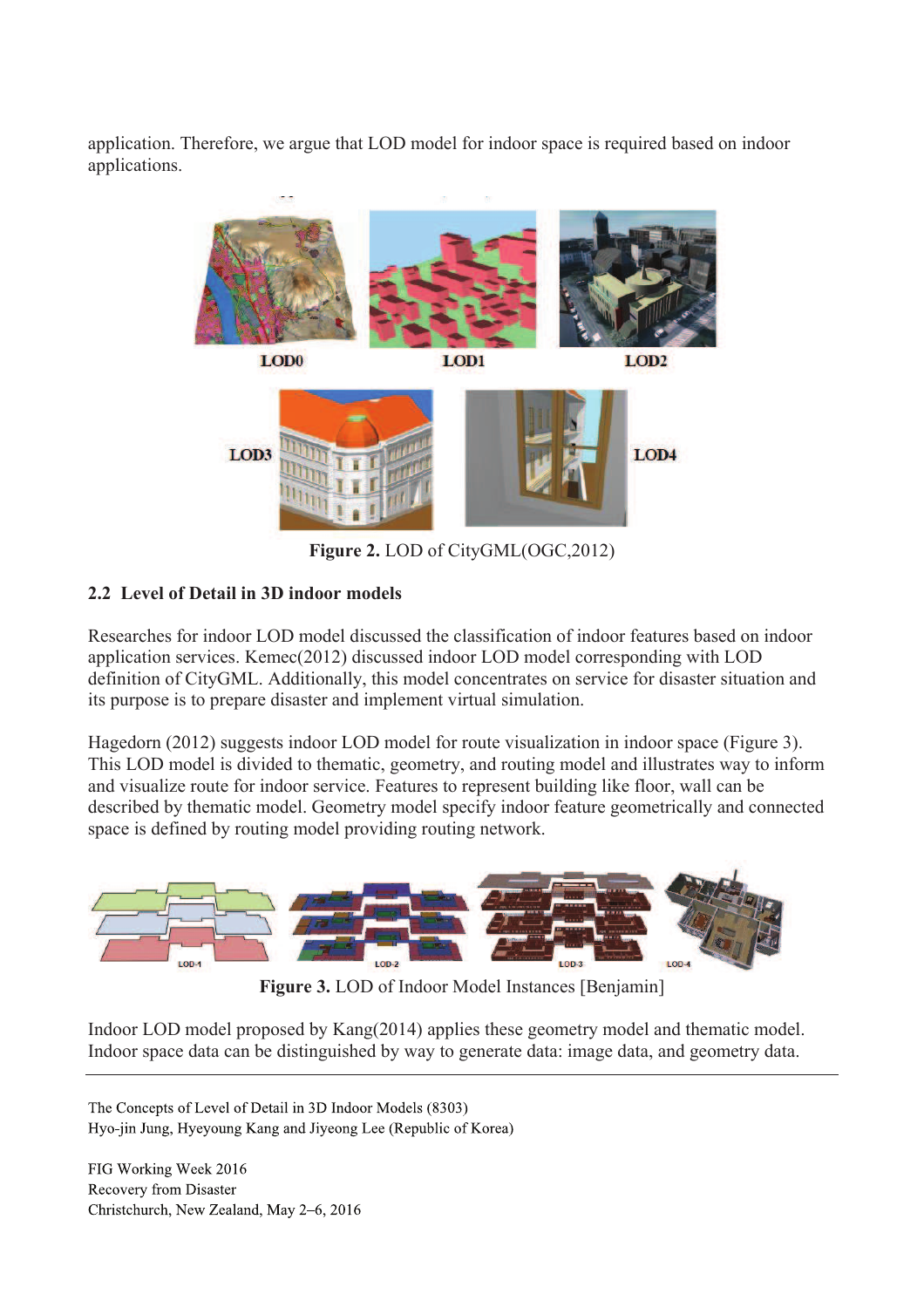Kang (2013) consider generation of data for LOD classification. Keeping in view the same idea, this work focuses on indoor LOD model based on way to generate indoor space data.

#### **3. CONSIDERATIONS IN INDOOR LOD MODEL**

For indoor space representation, we have to reflect four considerations to indoor LOD mode; Geographical scale issues, data capture methods, application issues, and data types.



**Figure 4** Considerations for Indoor Space Representation

#### **3.1 Geographical Scale Issues**

First consideration is geographical scale issues. Generalization of geometric features based on geographical scale has to be considered as LOD model is commonly defined by geographical scale. However, indoor LOD model should be considered differently since geographical scale is always large-scale in indoor space. According to situation or application in indoor space, demanded position accuracy may differ.

#### **3.2 Data Capture Methods**

Data capture for indoor space is implemented by various methods. Most common method is to use CAD/BIM tool or LiDAR. Omni-directional camera or 3D laser scanners are also used currently. These methods for generating data cause diverse data types of indoor space. Accordingly, data capture methods should be considered for indoor LOD model.

The Concepts of Level of Detail in 3D Indoor Models (8303). Hyo-jin Jung, Hyeyoung Kang and Jiyeong Lee (Republic of Korea)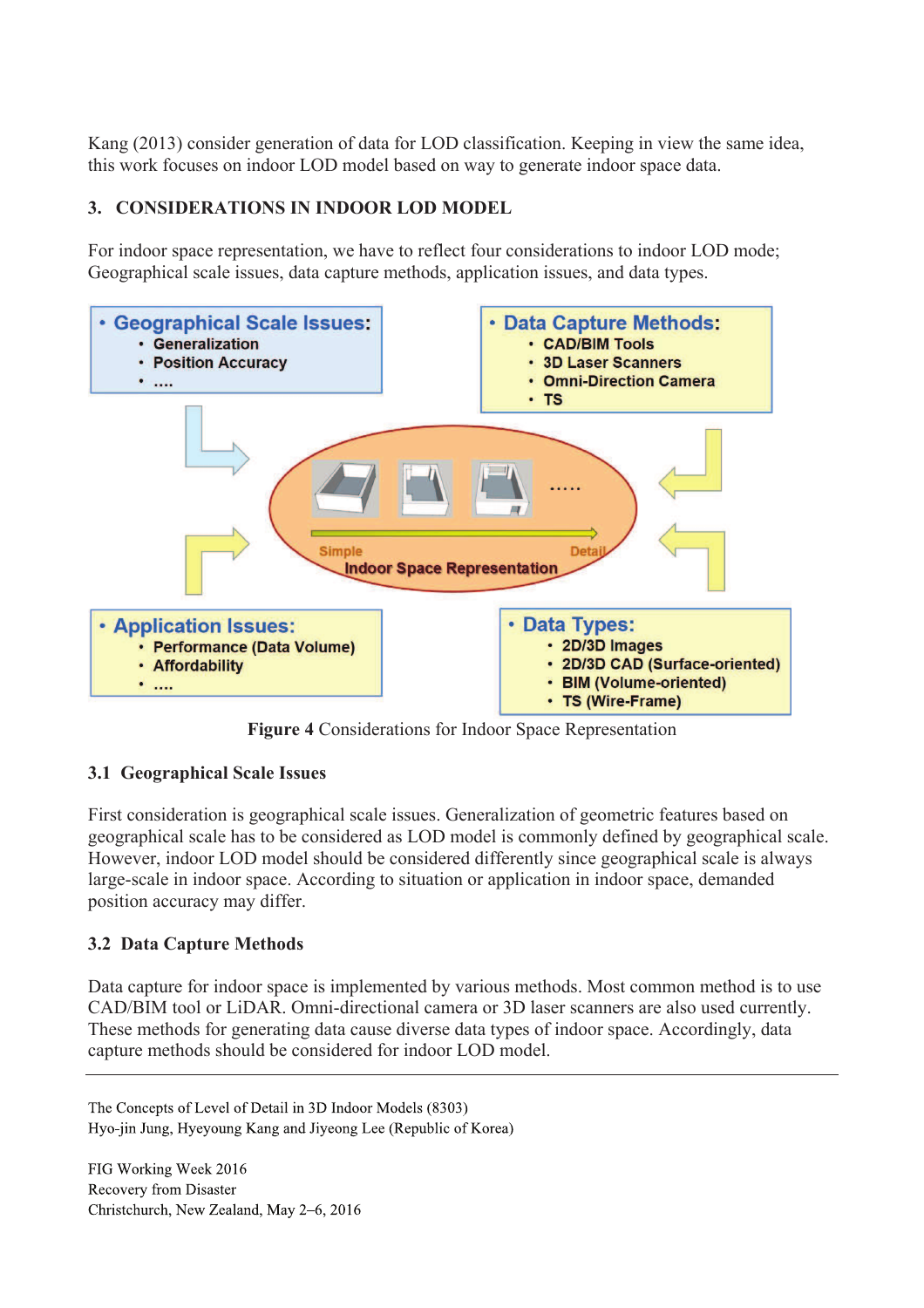### **3.3 Application Issues**

Application issues are also important. According to applications purpose, affordability and performance can differ. For example, LOD 4 of CityGML is not appropriate for web applications because of data volume. It is required to define LOD model considering cost and performance of data generation.

### **3.4 Data Types**

Data types of indoor space can be divided by dimension: 2D and 3D. 2D and 3D data divide to image data and vector data again. Therefore, various types of indoor data should be considered for LOD model.

### **4. LEVEL OF DETAIL IN 3D INDOOR MODELS**

This study proposes indoor LOD model reflecting four considerations previously discussed (Figure 5). First, this LOD model divides to 2D representation and 3D representation. 2D representation is composed of indoor LOD 0 and LOD 1. In these levels, indoor space is showed simple. 3D data represent geometric modeling features. These levels consist of indoor LOD2, LOD 3, and LOD 4. These LOD show features more detailed than 2D representation.



**Figure 5.** Proposed Indoor LOD Model

The Concepts of Level of Detail in 3D Indoor Models (8303). Hyo-jin Jung, Hyeyoung Kang and Jiyeong Lee (Republic of Korea)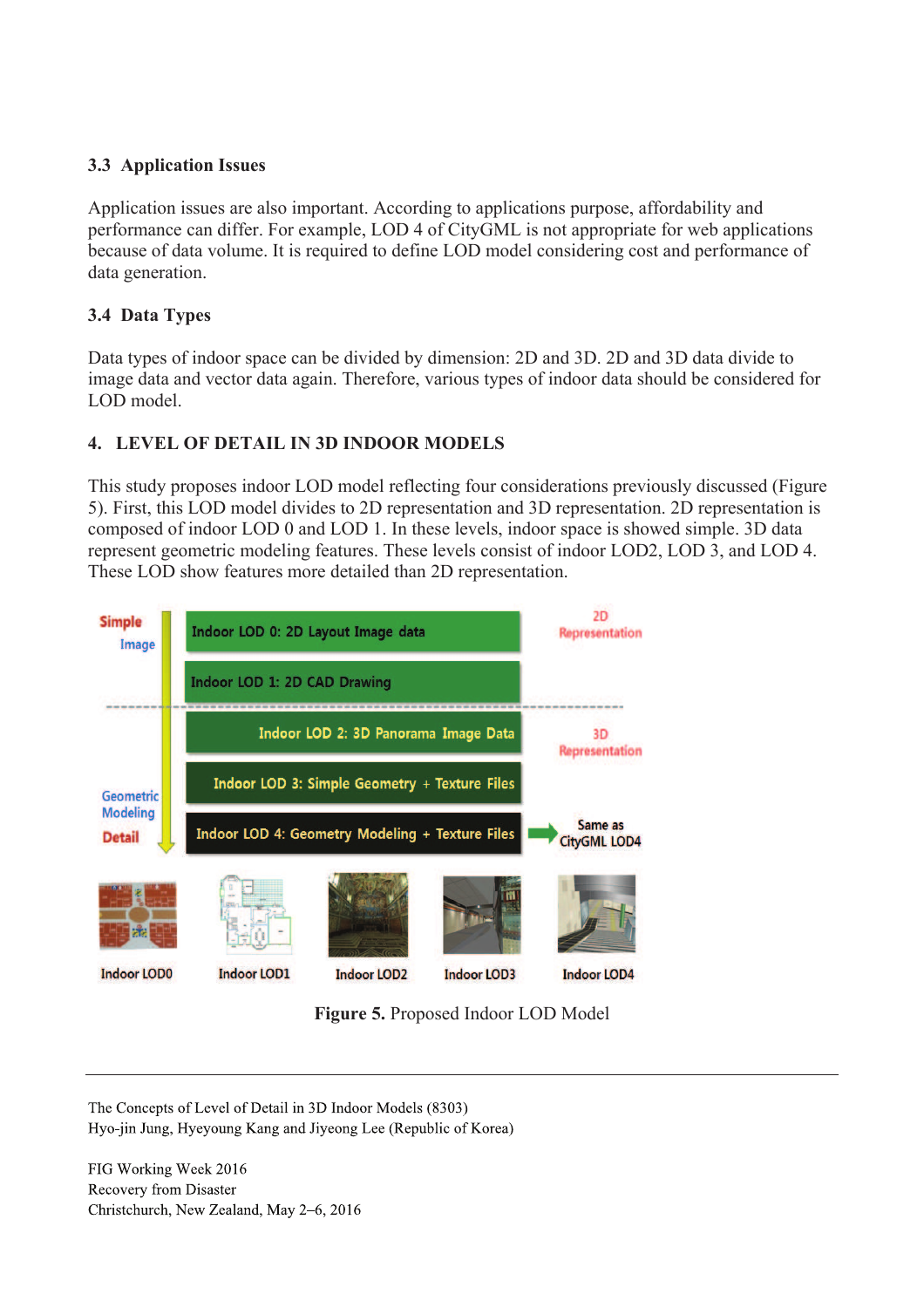Proposed indoor LOD model can be applied to various indoor applications. Indoor LOD0 and LOD 1 can generate indoor data rapidly and store low volume. Accordingly, these levels are appropriate for simple indoor routing. Indoor LOD 2 applies to virtual simulation, or store view using omnidirectional image to represent 3D indoor space. Indoor LOD 3 describes indoor space from boxes of 3D geometric features to surface of space. In this level, virtual indoor simulation, indoor navigation, and facility management can be serviced. Indoor LOD 4 presents space most detailed. This level is derived from CityGML LOD4 and applies to indoor facility management and disaster simulation. Proposed indoor LOD have characteristics such as geometry, visualization, application filed and data format based on dimension of data (Table 1).

|                                                   | <b>Image Representation</b> |                   | Geometric Representation                                             |                                                                                              |                                                                             |
|---------------------------------------------------|-----------------------------|-------------------|----------------------------------------------------------------------|----------------------------------------------------------------------------------------------|-----------------------------------------------------------------------------|
|                                                   | Indoor LOD                  | Indoor LOD        | Indoor LOD                                                           | Indoor LOD                                                                                   | Indoor LOD                                                                  |
|                                                   | $\Omega$                    |                   | 2                                                                    | 3                                                                                            | 4                                                                           |
| Spatial Object<br>Geometry<br>Information         |                             |                   | 2D Curve                                                             | 3D Solid<br>(Representing)<br>vertical<br>protrusion<br>and sink of<br>surface and<br>slope) | 3D Solid<br>(Including)<br>sophisticated<br>structures of<br>surface)       |
| Accuracy<br>Classification<br>(location(/height)) | Low<br>(1m)                 | Medium<br>(1m)    | Low                                                                  | High<br>(0.4/0.4m)                                                                           | Very High<br>(0.2/0.2m)                                                     |
| Visualization data                                | footprint                   | 2D CAD<br>Drawing | Panoramic<br>Image                                                   | True Ortho<br>Imagery                                                                        | True Ortho<br>Imagery                                                       |
| <b>Application Field</b>                          | Route<br>Guidance           | Route<br>Guidance | Store-view,<br>Virtual<br>Indoor<br>Experience,<br>Route<br>Guidance | Facility<br>management,<br>Virtual<br>simulation,<br><b>Disaster</b><br>simulation           | Facility<br>management,<br>Virtual<br>simulation,<br>Disaster<br>simulation |

**Table 1.** Characteristics of proposed Indoor LOD Model

#### **4.1 Indoor LOD 0**

Indoor LOD 0 represent indoor space as 2D image like 2D footprint. In this level, indoor features are described as a simple image rather than a detailed geometry. Furthermore, indoor components like stairs can be founded only if images represents those components. This kind of simple 2D indoor data is already constructed in large building and is easy to generate. However, its accuracy is low to provide various applications. Indoor LOD 0 is suitable for indoor information maps since connectivity among rooms' shows in image maps.

The Concepts of Level of Detail in 3D Indoor Models (8303). Hyo-jin Jung, Hyeyoung Kang and Jiyeong Lee (Republic of Korea)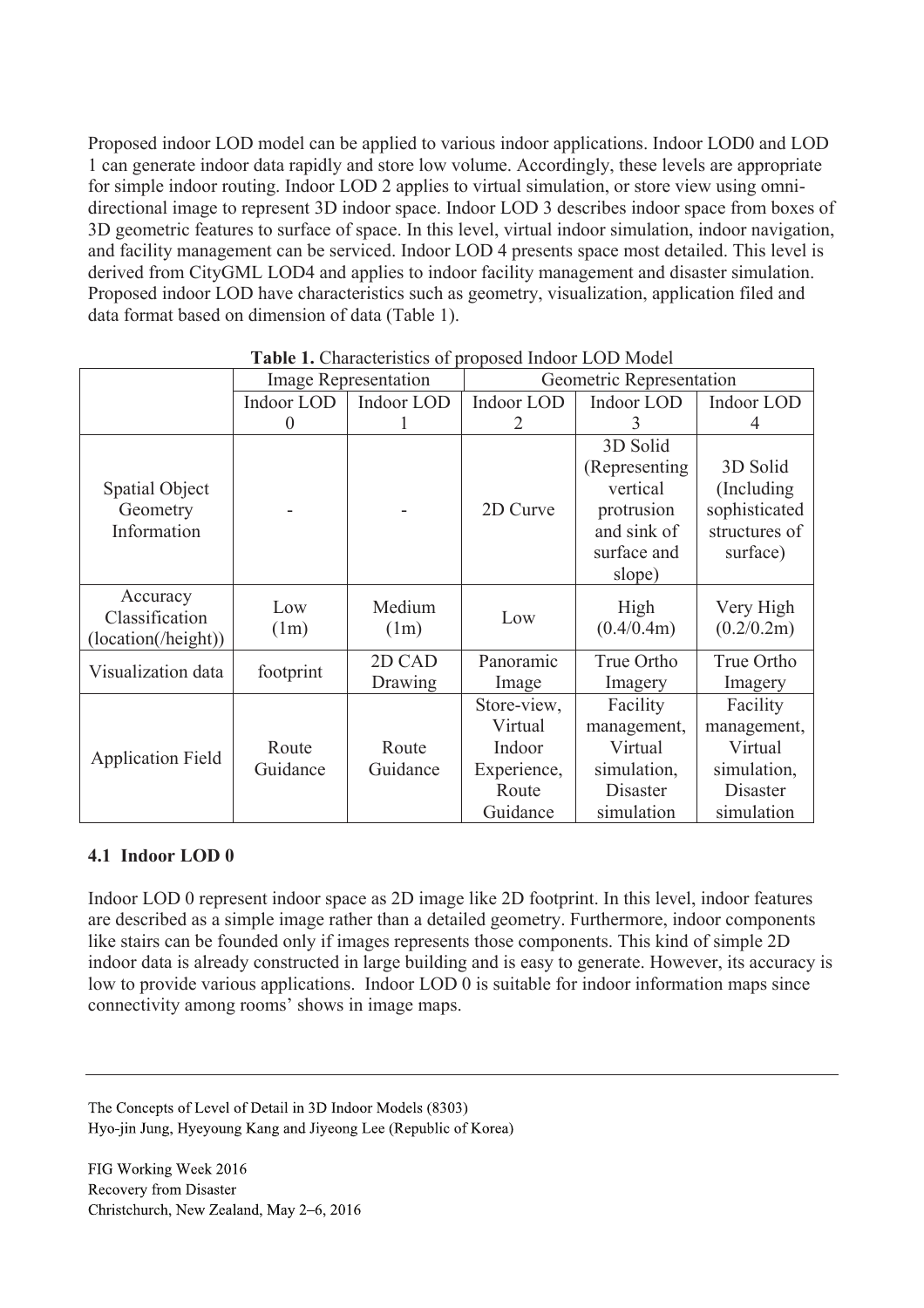#### **4.2 Indoor LOD 1**

Indoor LOD1 represents indoor space as 2D vector data like CAD drawing. Floor plan using CAD is essential for constructing building legally. For this reason, indoor data in indoor LOD 1 is sufficient to generate. This level has much higher geometric accuracy than indoor LOD 1. Indoor routing with calculating distance or time can be provided in this level as 2D CAD data represent various components of indoor space. However, these data types are hard to presents indoor data as geometric features. Therefore, more complicated services cannot be provided.

### **4.3 Indoor LOD 2**

Although indoor LOD 1 use image data for representing indoor space and indoor features, it is not sufficient to represent real features. Indoor applications like indoor virtual simulation require realistic representation for indoor space. In case of virtual simulation services like Google art project, services don't need to provide same function with real space. Omni-directional image is suitable for providing these kind of services in spite of low accuracy. Indoor LOD 2 proposed in this study use omni-directional images to present indoor space and indoor features. Indoor LOD 2 can be applied to services like Google street view or Daum road view. It also can provide simple route guidance using a panoramic image.

#### **4.4 Indoor LOD 3**

Indoor LOD 3 represents indoor space using 3D Solid feature, 3D surface, and texture file. Indoor space is described by 3D geometry and also, look like real space using texturing. In this level unlike indoor LOD 0, 1 and 2, selection for spatial features and queries can be implemented by high accuracy. Indoor space defined by realistic 3D geometry features also can offer various applications, yet indoor LOD model may become more complicated and have problem with data volume and high cost. Indoor data generation should differ from generalization of geometry features. For this reason, all of indoor space is represented as a simple box style of 3D geometry features in indoor LOD 3. In case of using simple box features for representation, indoor navigation like indoor LOD 2 can be serviced. On the other hand, facility management and simulation service can be provided in case of using texturing data instead of detail description.

#### **4.5 Indoor LOD 4**

Indoor LOD 4 has the most detailed representation, and this level offers the highest geometric accuracy. Basically way to represent indoor space using 3D geometry and texture file is similar to indoor LOD 3. However, this level doesn't implement generalization and have similarity using real image texturing. Therefore, sophisticated structures of surfaces are presented in this level. Representation of indoor LDO4 is same with LOD 4 of CityGML.

The Concepts of Level of Detail in 3D Indoor Models (8303). Hyo-jin Jung, Hyeyoung Kang and Jiyeong Lee (Republic of Korea)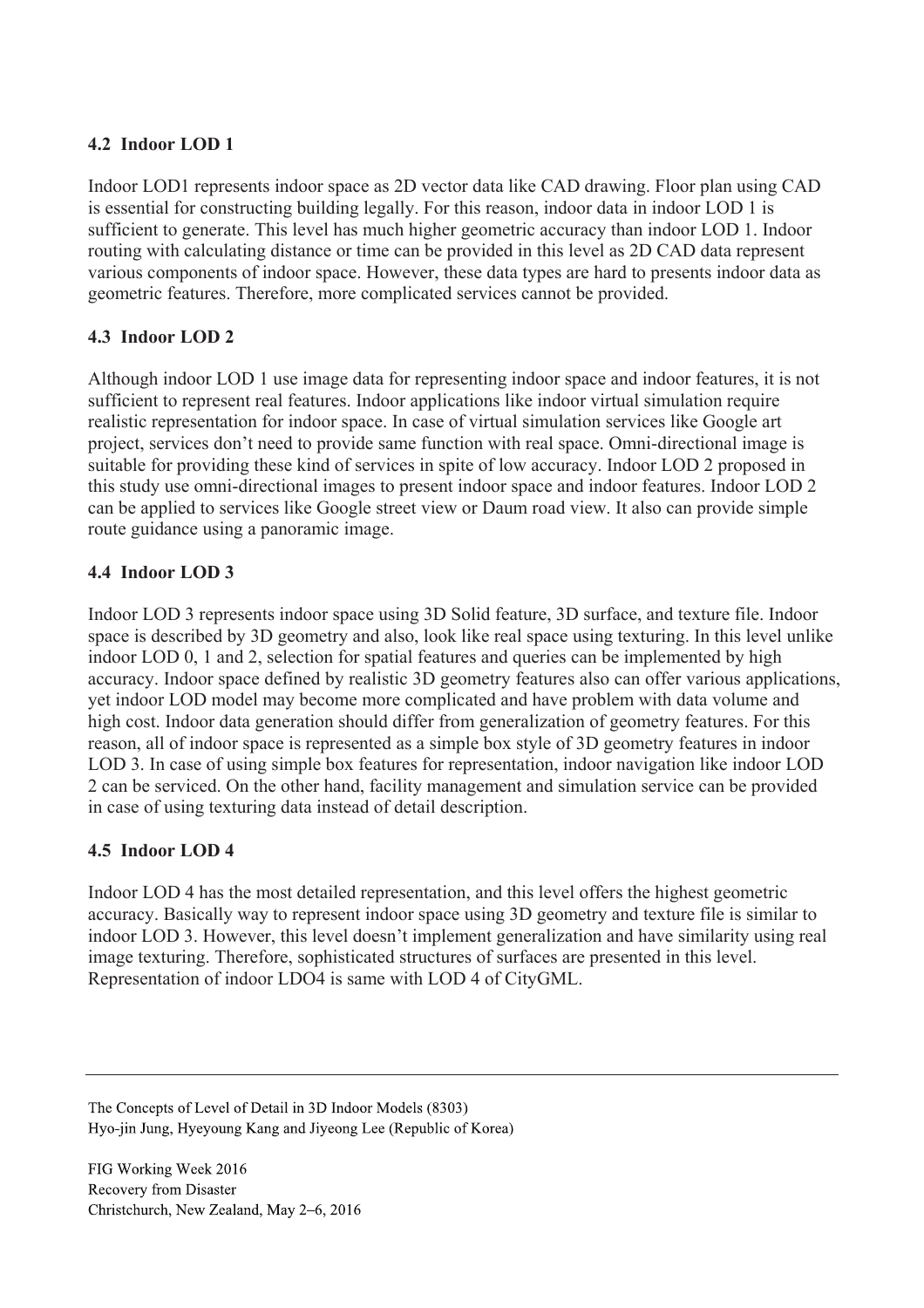### **5. CONCLUSION**

We discussed Indoor LOD model to represent indoor space. Indoor space data is hard to apply geographical scale and also generated in various ways. For these reasons, data types and applications can differ. This study proposed indoor LOD model considering these cases. Figure 6 is examples of indoor applications based on proposed indoor LOD model in this study. Indoor navigation can be serviced by Indoor LOD 0, 1, and 2. Virtual museum tour like Google art project can be provided by Indoor LOD 2, and 3. Complicated services such as simulation and space management can be offered by LOD 4. In the future, we will specify proposed indoor LOD model. Additionally, generation of indoor data will be implemented based on proposed model.



**Figur 6.** Examples of Indoor Applications Based on Proposed Indoor LOD Model

### **ACKNOWLEDGEMENTS**

This research was supported a grant from geospatial information workforce development program funded by the Ministry of Land, Infrastructure and Transport of Korean Government (2014-04-09)

### **REFERENCES**

BuildingSmart Alliance. www.buildingsmart.org

The Concepts of Level of Detail in 3D Indoor Models (8303). Hyo-jin Jung, Hyeyoung Kang and Jiyeong Lee (Republic of Korea)